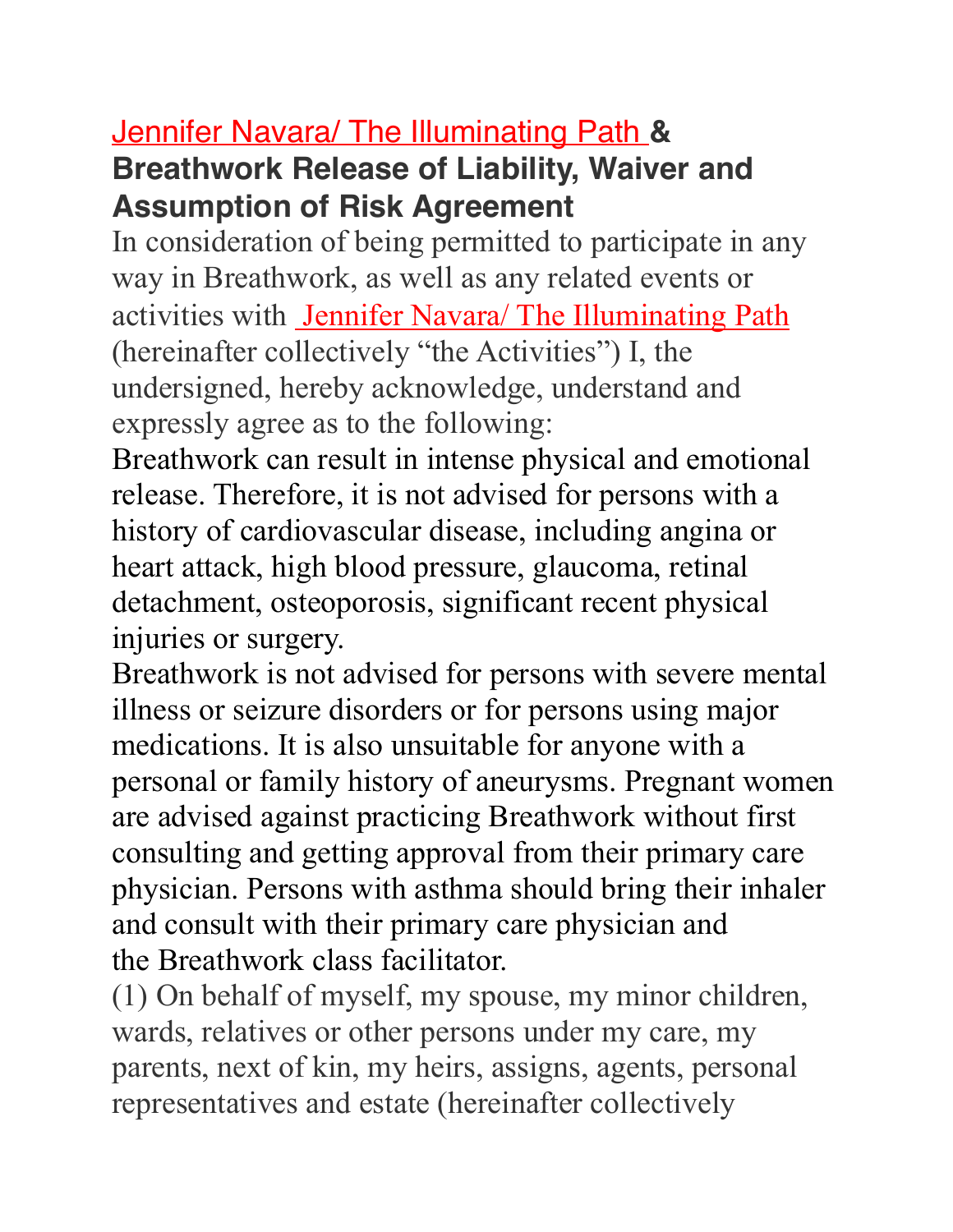## "RELEASING PARTIES"), **I HEREBY RELEASE, INDEMNIFY, AND HOLD HARMLESS** Jennifer

Navara/ The Illuminating Path and his/her employees, agents, representatives, team members, as well as its owners, principals, employees, agents and representatives (hereafter collectively Jennifer Navara/ The Illuminating Path ), **WITH RESPECT TO ANY AND ALL INJURY**, whether physical, mental, psychological or emotional, or **ANY LOSS or DAMAGE to PERSON** or **PROPERTY**, of any kind, **WHETHER ARISING FROM THE NEGLIGENCE OF** Jennifer Navara/ The Illuminating Path **RELEASEES OR OTHERWISE**, to the fullest extent permitted by law.

(2) To the fullest extent allowed by law, I agree to defend, indemnify, and hold harmless Jennifer Navara/ The Illuminating PathRELEASEES for all costs and expenses, including but not limited to all legal fees incurred by Jennifer Navara/ The Illuminating Path RELEASEES in defending any claim brought against any or all of Jennifer Navara/ The Illuminating Path RELEASEES by any of the RELEASING PARTIES and further agree to pay the full amount of any judgment, award or verdict that might be entered against any of Jennifer Navara/ The Illuminating Path RELEASEES and/or in favor of any or all of the RELEASING PARTIES.

(3) I understand that there exists a risk of physical, mental, psychological or emotional injury or death from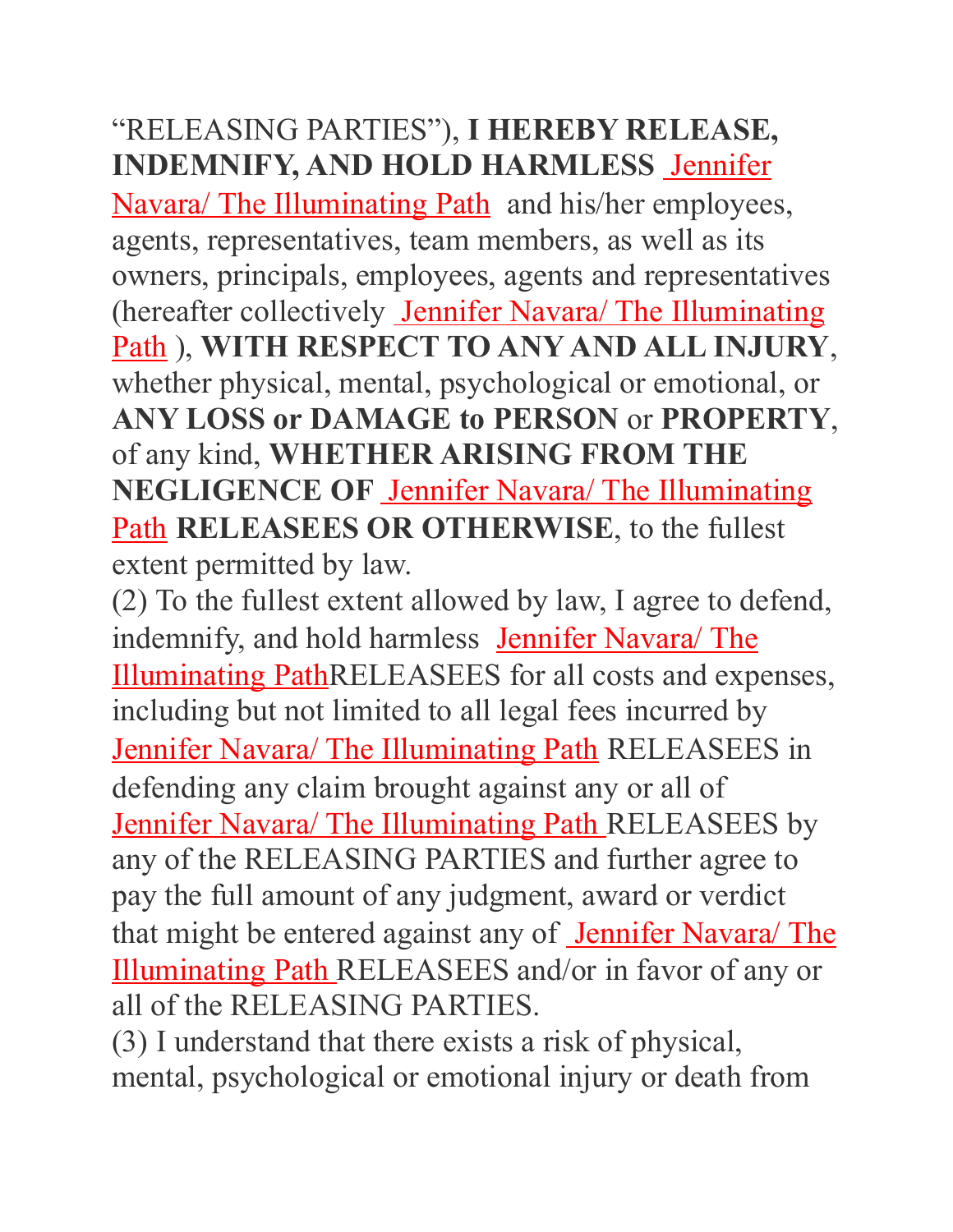the Activities, and although personal discipline or compliance with the guidance of **Jennifer Navara/ The** Illuminating Path RELEASEES may reduce this risk, the risk of such injury nevertheless does exist. (4) I am fully aware that the Activities could be hazardous resulting in injury or death. I fully acknowledge that I am voluntarily participating in the Activities with knowledge of the danger involved, and I KNOWINGLY AND FREELY ASSUME ALL SUCH RISKS, both known and unknown, EVEN IF ARISING FROM THE NEGLIGENCE OF THE RELEASEES or others, and assume full responsibility for my participation. (5) I agree to comply with the stated and customary guidance and norms of participation in the Activities. If, however, I observe any unusual hazard during my presence or participation, I will immediately remove myself from participation in the Activities and bring such to the attention of the nearest official forthwith. (6) I know, understand and acknowledge that Jennifer Navara/ The Illuminating Path RELEASEES are NOT physicians, psychologists, or healthcare professionals, and the Activities being offered are NOT intended to treat or diagnose, and does NOT include treatment for or diagnosis of, any illnesses, disease or disorders, whether physical, mental, psychological or emotional. (7) I promise, represent and certify that I am in good health physically, mentally, psychologically and emotionally, and fully understand and acknowledge that if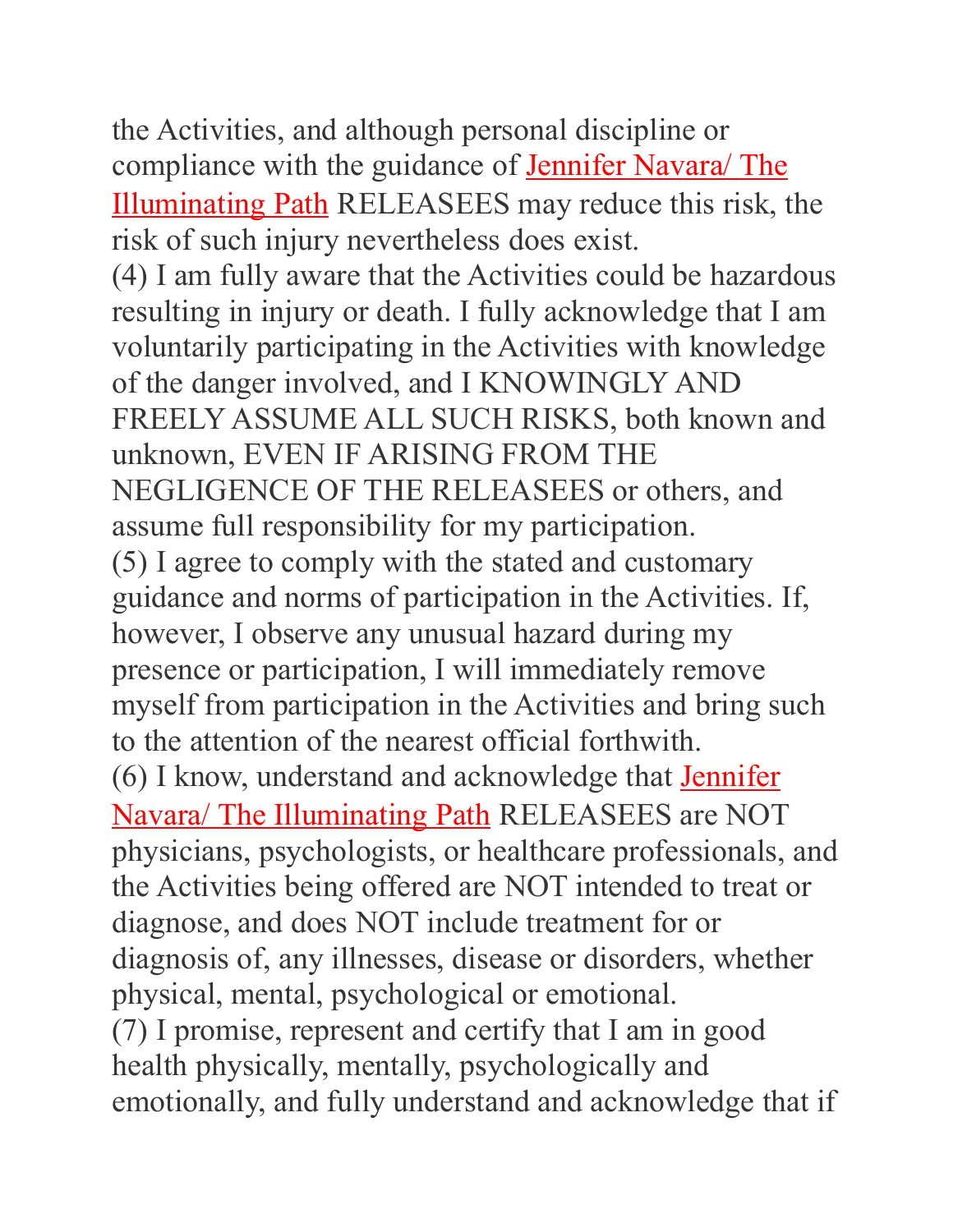I were not in such good health, I would not be permitted to partake in the Activities. As such, my promise, representation, and certification that I am in good health in each of the above-enumerated ways constitutes a material term upon which Jennifer Navara/ The Illuminating Path RELEASEES are relying in permitting me to partake in the Activities.

(8) If I am pregnant or become pregnant or am post-natal, I will not participate in the Activities without first discussing the risks with my doctor, and I will only participate in the Activities if I have my doctor's full approval. I will not hold the RELEASED PARTIES responsible for any injuries to my pregnancy caused in part or in whole by my failure to follow my doctor's recommendation.

(9) I hereby forever unconditionally and irrevocably waive and release any and all claims I now have or may in the future have against Jennifer Navara/ The Illuminating Path RELEASEES with respect to any injury, loss or damage I suffer as a result of participating in the Activities or any of the future Activities in which I may participate. I understand and agree that this Release of Liability, Waiver and Assumption of Risk Agreement (hereinafter "Agreement") extends to and includes any and all damages, injuries, and claims which I do not anticipate or know to exist and to any and all damages, injuries, or claims which may develop in the future, and I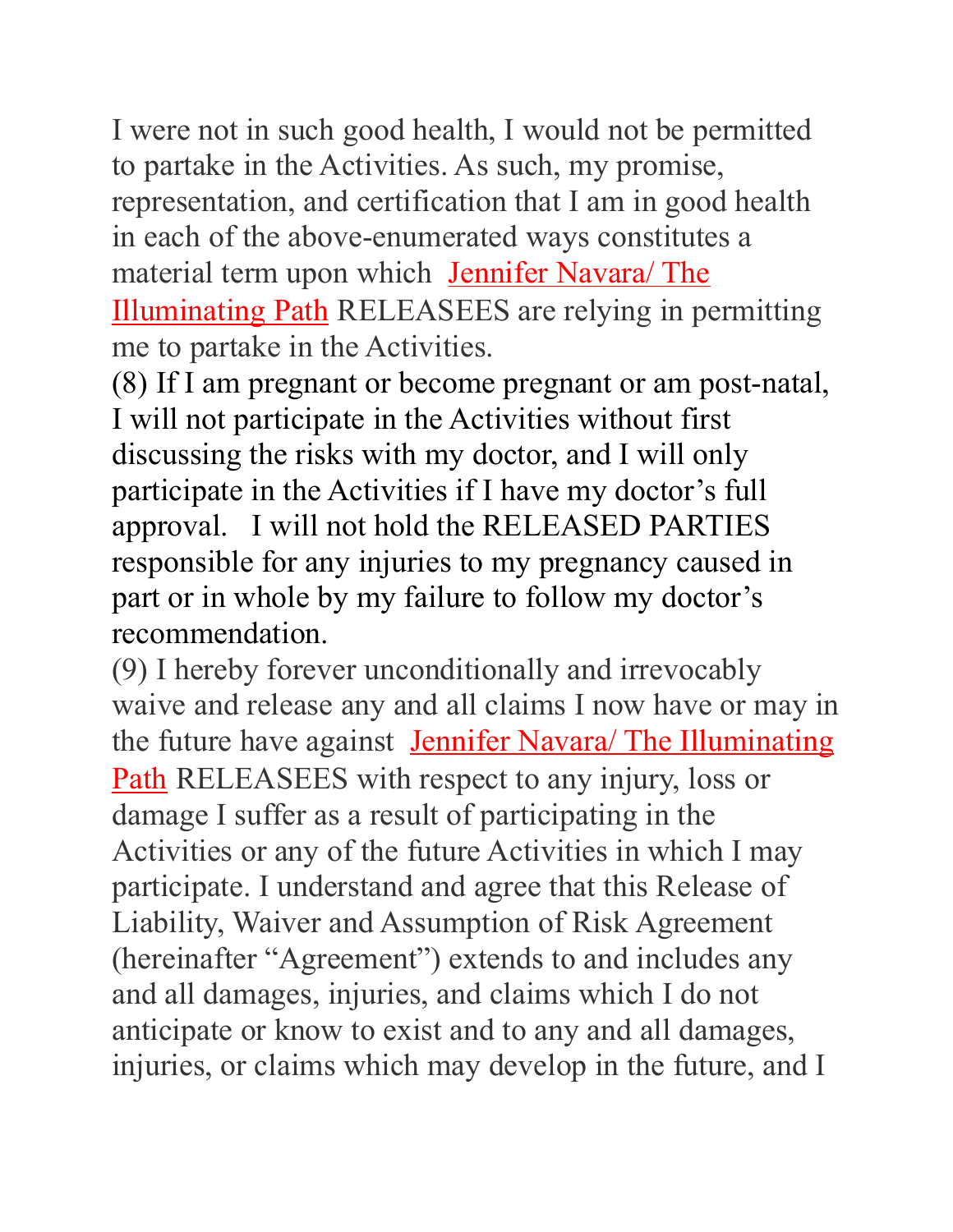hereby expressly waive and relinquish any and all rights under any law or statute to the contrary.

(10) After being fully informed of the above, I, on my own behalf, and, to the fullest extent allowed by law, on behalf of all RELEASING PARTIES expressly agree and promise to accept and assume all of the risks inherent to and existing in connection with the Activities; and I voluntarily elect to participate in the Activities. (11) Although this Agreement fully and completely releases Jennifer Navara/ The Illuminating Path RELEASEES from any and all liability of any kind and of any nature in any way connected to, arising from, or relating to the Activities at issue, I further acknowledge and agree that to the extent that I violate the plain terms of this Agreement by filing a claim, suit or other action against any of the Jennifer Navara/ The Illuminating Path RELEASEES, any such claim, suit or other action shall be filed solely and exclusively before the American Arbitration Association, as governed by the Commercial Rules of Arbitration, with the initiating party bearing the fees and costs associated with arbitration, and with the prevailing party entitled to recover reasonable attorneys' fees and costs associated with the arbitration. Any legal or equitable claim that may arise from participation in the above shall be resolved under California law. (12) I acknowledge, understand, and agree that this Agreement, and all of the releases, terms and conditions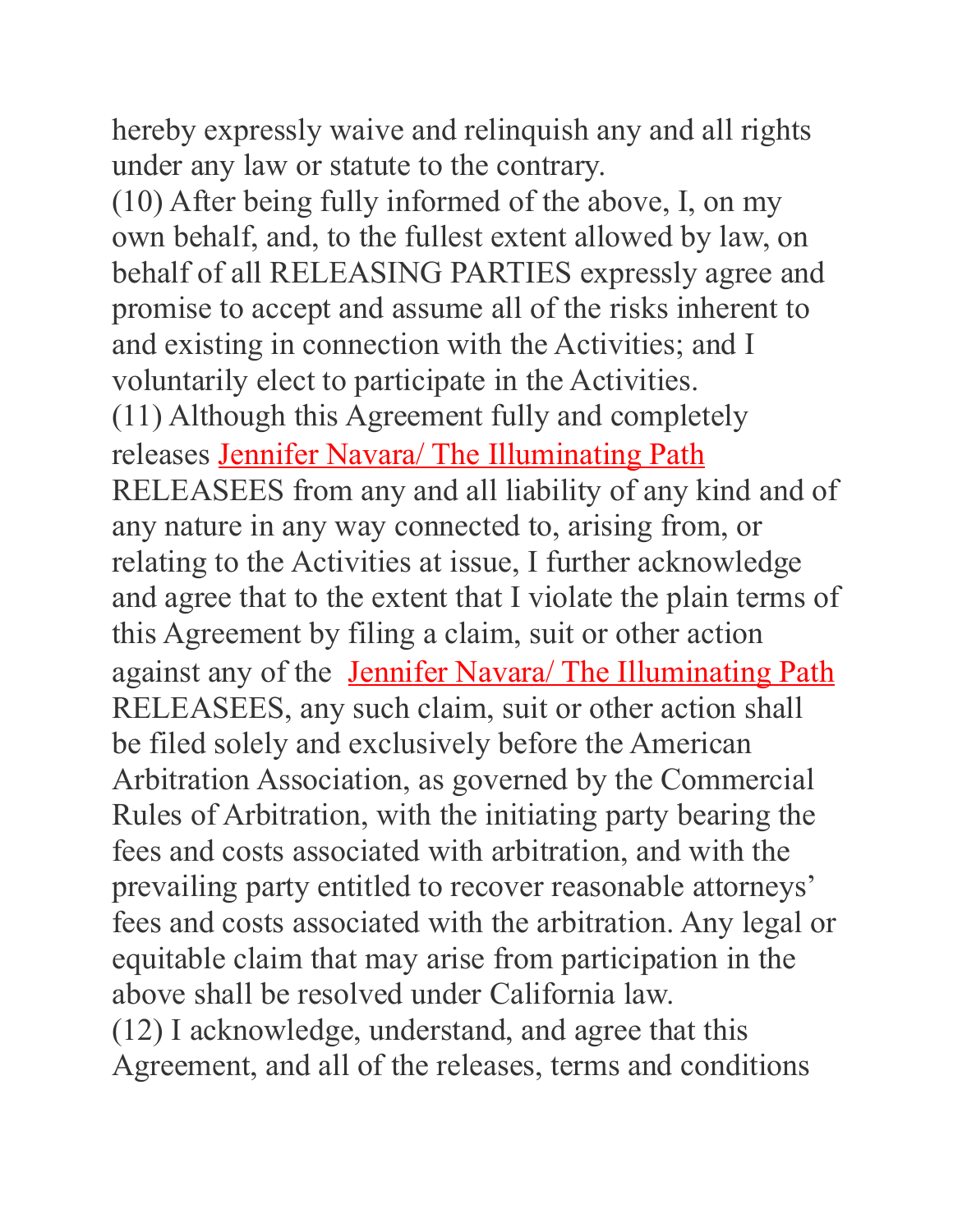contained herein, shall apply with equal force and govern any future Activities in which I

partake with Jennifer Navara/ The Illuminating Path or any of the other Jennifer Navara/ The Illuminating Path RELEASEES, thus obviating the need for me to sign this Agreement each and every time I partake in the Activities. (13) I understand and agree that **Jennifer Navara**/ The Illuminating Path RELEASEES are not responsible for property that is lost, stolen, or damaged while in, on, or about the premises.

(14) To the extent that any portion, clause or aspect of this agreement is found to be invalid, void or unenforceable, all other portions, clauses or aspects of this agreement shall remain in full force and effect.

(15) I have read this release of liability and assumption of risk agreement, fully understand its terms and I have either consulted an attorney or, at my sole discretion, elected not to do so.

(16) I understand that I am providing this release as consideration, in part, for participation in the Activities. As such, I understand that if I wish to alter or negotiate the terms of this Agreement, I may do so by speaking with one of Jennifer Navara/ The Illuminating Path RELEASEES.

(17) I understand that I have given up substantial rights by signing this release of liability and assumption of risk agreement and sign it freely and voluntarily without any inducement.